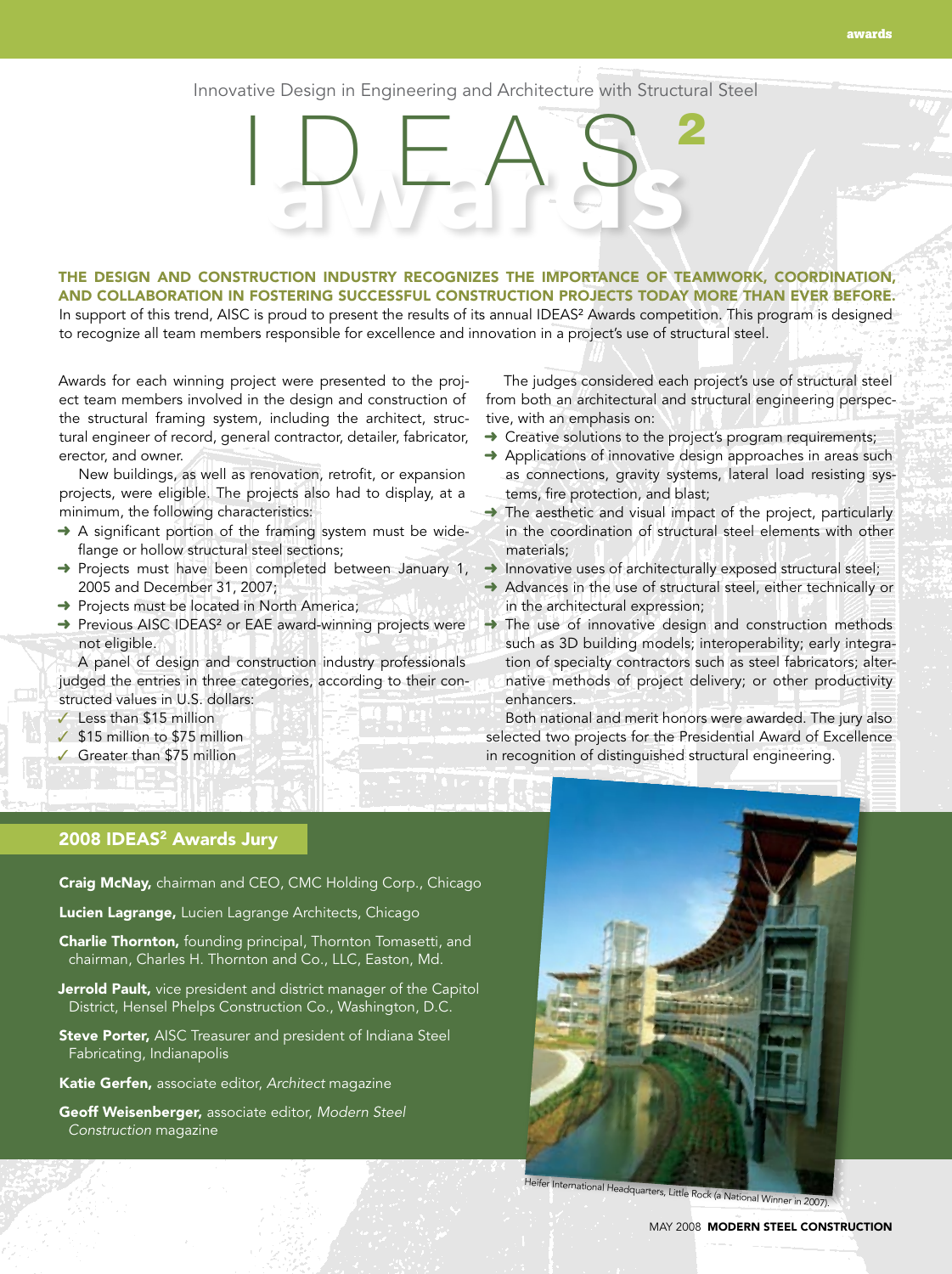## National Winner—Under \$15M 156 WEST SUPERIOR CONDOMINIUMS—CHICAGC

his nine-story mid-rise tower explores the steel and<br>glass language of the "second Chicago school"<br>of architecture, which was defined by the work of<br>Mies van der Robe and early SOM designs Expressed glass language of the "second Chicago school" of architecture, which was defined by the work of Mies van der Rohe and early SO M designs. Expressed through simple and elegant detailing within a minimal ist aesthetic, the building is meant to invest an image of structural architecture, conveying a sense of economy, efficiency, discipline, and order.

Located in the River North neighborhood of central Chicago, the project occupies a tight 45-ft by 100-ft mid-block site bounded by alleys on the west and north and an historic stone townhouse on the east. A lobby and tenant parking occupy the ground floor, with eight levels of housing above. The structural frame becomes a visible system that lends scale and identity to the building.

To articulate the building mass, a steel-framed struc tural bay, fully enclosed in glass, occupies the center portion of the south and north elevations. By express ing these elevations as a series of two-story frames with steel X-braces, the building seems taller than its 120-ft height and is able to hold its own in a dense area of tall buildings. The steel frames support cantilevered decks, enclosed with stainless steel railings, for each unit, as well as louvers for privacy from adjacent development. The building's base of concrete masonry provides a solid podium that visually supports the light steel-and-glass tower. The narrow building frontage led the team to de velop units that span the entire width of the structure, creating a visual identity for each homeowner within the floor-to-ceiling glass façade.

For more on this project, see "Squeezed" in our June 2007 issue at www.modernsteel.com/archives.



The Miller Hull Partnership, Seattle

Associate Architect Studio Dwell Architects, Chicago

Owner/Developer Ranquist Development, Inc., Chicago

Structural Engineer Thornton Tomasetti Engineers, Chicago

General Contractor Skender Construction Company, Palos Hills, Ill.

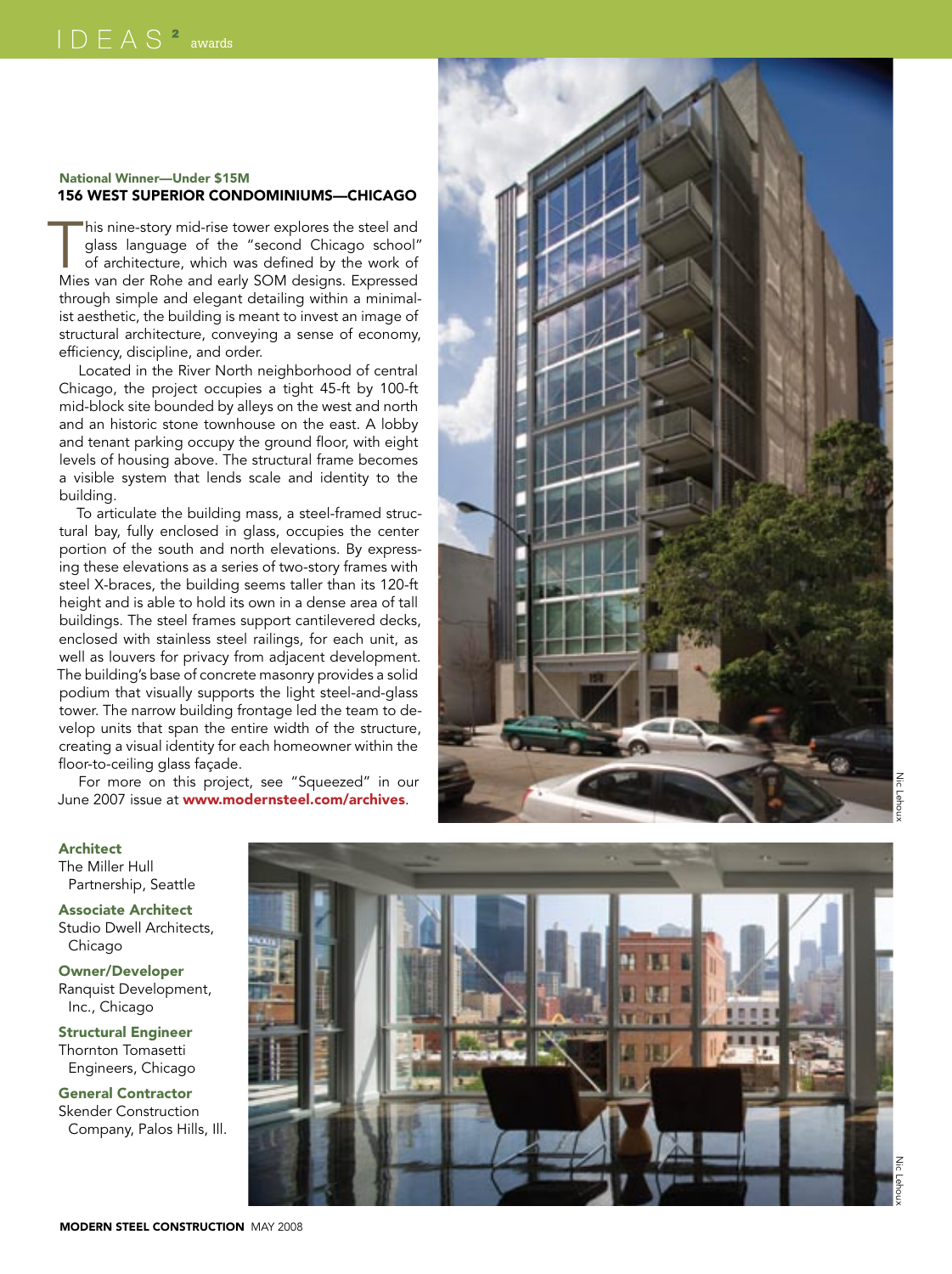### Merit Award—Under \$15M Christy Webber Landscapes Greenworks Project—Chicago

or over a century, a 12-acre land parcel just west of downtown Chicago was used for industrial purposes, serving as the home to one railroad company, then another, then a rock-crushing operation, and finally a city impound lot.

Fast-forward to the 21st century, when the principals of Christy Webber Landscapes (CWL) proposed a new vision for the site; the organization recently assembled a professional team and formed a company called Chicago GreenWorks to develop the area into an eco-industrial office park.

From conception to completion, the focus was on a thoroughly integrated design approach to make the most of free, renewable, and recycled resources to achieve a highly energyefficient building. The CWL complex is actually three separate buildings that are sited to form an open-ended courtyard, with direct views of Chicago's downtown skyline. The largest of the buildings, the warehouse building, is located on the north side and provides access to and from the CWL storage yard. The southern-most building, a long narrow rectangle, is the main office wing and is the public entry point. The center building, a two-story structure, links the office and warehouse buildings and provides access to the greenhouse and the intensive green roof above the office building.

## Supporting Sustainability

The use of structural steel was integrated throughout the project into its energy-generation and energy-saving features, as well as into the overall architecture. Structural steel's high recycled content, as well as its suitability to carry the heavy green roof loads, made it a natural choice for this LEED Platinum structure. All of the exposed structural steel was fabricated with standard AISC tolerances and finishes to reduce the additional energy use associated with AESS fabrication.

Flexibility in controlling solar heat gain has been optimized

by careful and thoughtful integration of the structural elements with the architectural and mechanical elements. Slender round HSS columns are located on the interior to allow column-free exterior window walls to maximize natural light and minimize energy use. In addition, the east-west steel framing in the main office building is embedded within the composite roof slab and allows a higher ceiling height, resulting in unobstructed natural light. The sloped roof and sloped columns are braced not with costly moment frames or moment connected bases, but with bracing that divides the work stations without the use of partitions. In the end, the simple structural steel system also provided an overall lighter structure on smaller footings than the comparable concrete system that was originally considered for the project.

Structural steel is the backbone of some of the facility's "feature" elements as well. A wind turbine tower, located adjacent to the bioswale water detention pond, is constructed of round 2- and 3-in.-diameter HSS shapes that were shop fabricated into five sections. The round standard steel sections were fabricated and shop welded to the plate rings, and the horizontal ring elements are field bolted. The entire tower was erected in one day.

Steel also supports the solar capacity of the project. When visitors enter the office building through the front door, they pass under an eight-panel active solar thermal system supported on a sloped exposed structural steel frame. Exposed steel also enhances the second-story greenhouse, which provides growing space as well as pre-heats cold winter air, reducing the need for heat production by the building's other systems.

Steel is also present in the extensive green roof that covers a large portion of the main office building, where it supports the heavy soil loads. Additionally, the east-west light steel rod bracing maximizes the glazing while exposing the skeletal structure.







Architect Farr Associates, Chicago

**Owner** Christy Webber Landscapes, Chicago

Structural Engineer Drucker Zajdel Structural Engineers, Inc., Naperville, Ill.

Steel Fabricator Steel Sales & Service, Lansing, Ill. (AISC Member)

General Contractor The George Sollitt Construction Co., Wood Dale, Ill.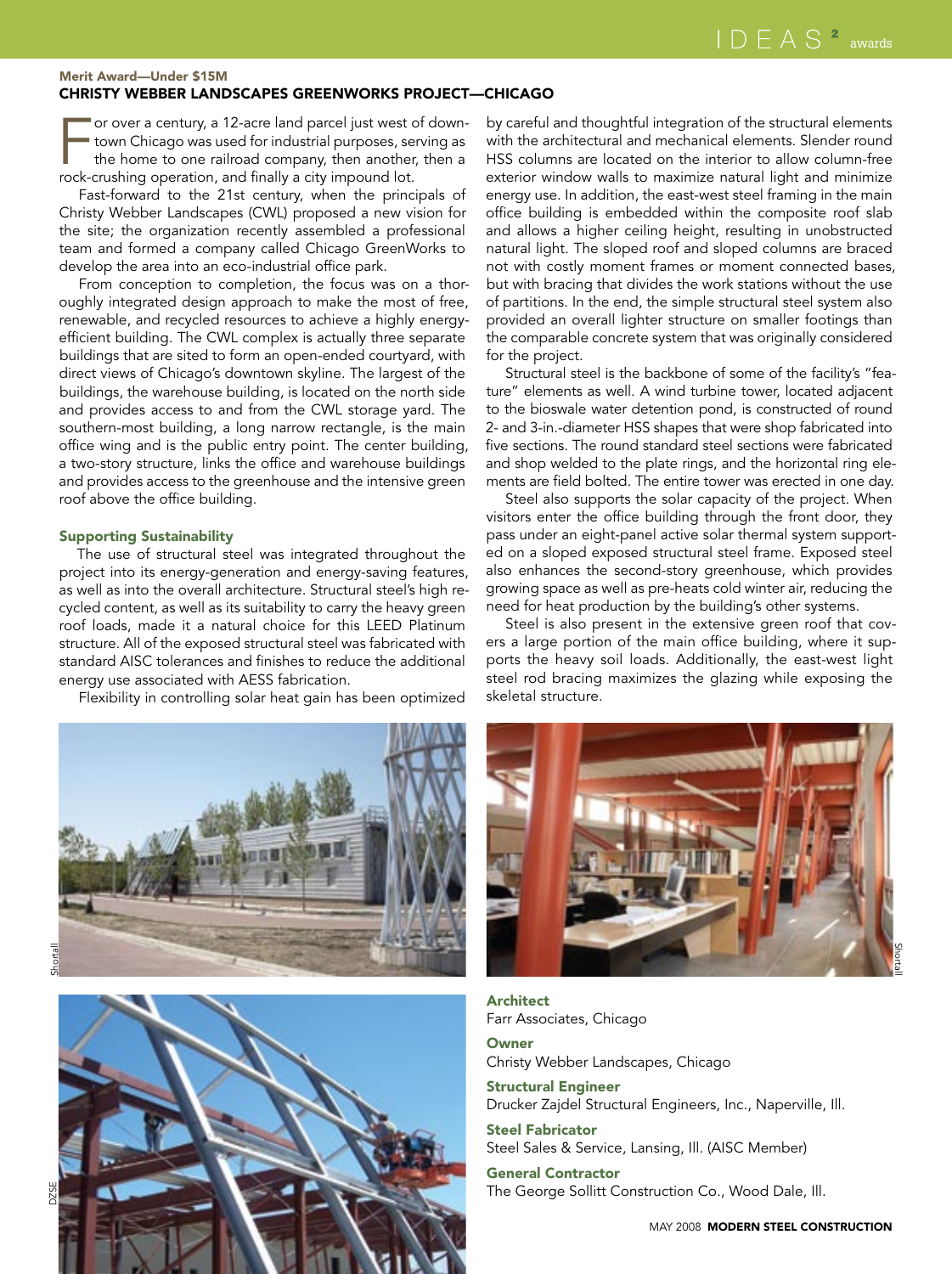## Merit Award—Under \$15M TAXI<sup>2</sup> MIXED-USE DEVELOPMENT—DENVE

Alot of design expertise went into transforming a former<br>
taxi cab maintenance facility in Denver into an 18-acre<br>
masterplanned, mixed-use development. In fact, the de-<br>
velopers deliberately brought together four differe taxi cab maintenance facility in Denver into an 18-acre velopers deliberately brought together four different architects to create an intentional "crashing together" of minds, styles, and aesthetics.

The building—TAXI<sup>2</sup>—is the second building in a series that will redevelop a Denver brownfield site into a forward-thinking, live-work community. (Phase I was an adaptive reuse project that took the original taxi headquarters and turned it into innovative workspaces.) The project includes 100,000 sq. ft of commercial and residential space—and plenty of exposed structural steel.

The structrual engineer designed an extraordinarily light structural steel system: 7.6 psf in the first two stories, topped by structural light-gauge systems for the upper two floors of residential space. The steel frame includes 15-ft beam spacing to minimize the number of pieces, and thus erection time and cost. All structural steel elements, including beams, girders, columns, braces, and floor deck, are left exposed.

Another unique aspect of the project was that the electronic data produced by the engineer eventually fed the CNCdriven equipment at the fabrication shop. Building geometry and steel framing were produced in RAM Structural System, and the electronic information was fed to the SDS/2 3D detailing software, which in turn provided CNC information to the fabrication equipment.

Stair cores, the primary lateral resisting system for the building, were perhaps the most visibly innovative component of the project. Constructed with prefabricated leave-inplace steel forms, they were placed by the steel erector and later filled with concrete. The custom-designed, one-story

prefabricated modules are designed to support the steel framing prior to concrete placement. This sequencing removed concrete from the schedule, allowing the steel erector to continue without waiting for other subscontractors. The presence of the steel floor deck prior to concrete placement allowed the contractor to use the deck as the working surface when placing concrete in the cores, and further saved time and money by preventing the need for scaffolding. Developed by Cortek Building Systems and designed by the structural engineer, this was the system's first-ever installation.

#### Architect of Record

Alan Eban Brown Architects, Eldorado Springs, Colo.

### Design Collaborators

Will Bruder + Partners, Ltd., Phoenix Harry Teague Architects, Basalt, Colo. David Baker + Partners, Architects, San Francisco

## Owner/Developer

Zeppelin Development, Denver

## Structural Engineer

KL&A, Inc., Denver

## Steel Fabricator

Western Slope Iron & Supply, Inc., Grand Junction, Colo. (AISC Member)

## Steel Erector

LPR Construction Company, Loveland, Colo.

#### General Contractor

M.A. Mortenson Company, Denver

Patty Owens

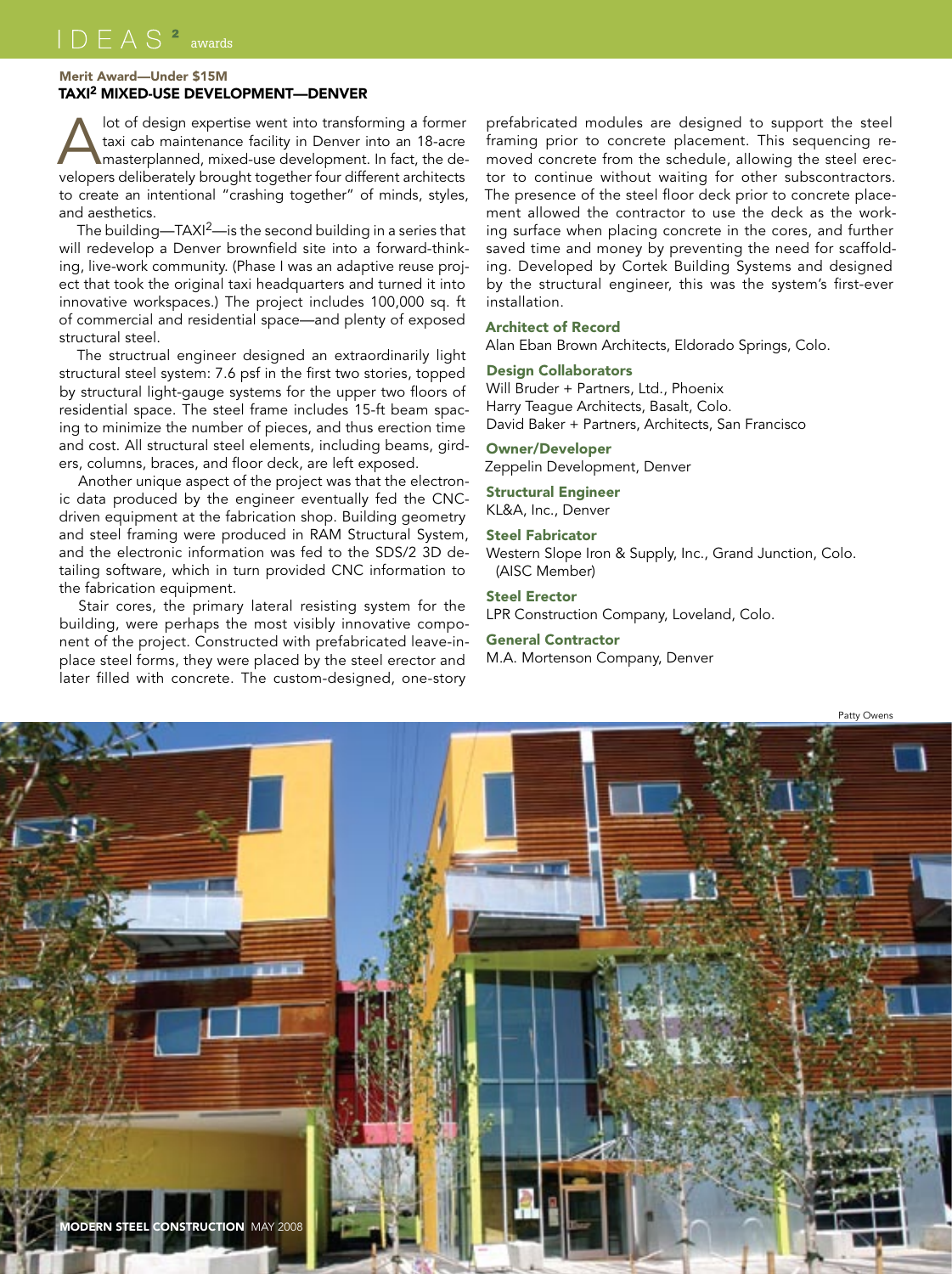## National Award—\$15M to \$75M National Museum of the Marine Corps—Quantico, Va.

he new National Museum of the Ma-<br>
ine Corps illustrates a unique combi-<br>
nation of architecture, symbolism, and<br>
ceometry rine Corps illustrates a unique combigeometry.

To successfully represent the honor, courage, and spirit of the Marine Corps, the designers drew inspiration from an enduring symbol of the Corps: the historic film footage (later immortalized in a statue) of a small group of Marines planting and raising the U.S. flag on Iwo Jima in 1945. The design uses the exact triangular geometry of that famous image.

Steel made the project possible, from the 150-ft-diameter skylight to the exposed, battleship-gray-painted steel observation structure and balconies in the museum's Central Gallery. The centerpiece, from a structural and symbolic standpoint, is the 210-ft.-long stainless steel-clad structural box beam that projects beyond the skylight at 60°, representing the flag pole. The piece tapers in section from about 15 ft by 17 ft at the base to 4 ft by 3.5 ft at the top.

For more on this project, see "What's Cool in Steel" in our August 2007 issue at www.modernsteel.com/archives.

## Merit Award—\$15M to \$75M Las Vegas Springs Visitors Center—Las Vegas

The Visitor Center at the Las Vegas Springs<br>
Preserve is an interactive environment<br>
drawing upon the history of the site and<br>
surrounding Moiave Desert context Preserve is an interactive environment surrounding Mojave Desert context.

The extensive use of exposed structure required a higher level of detailing than most projects with architectural finishes. The structural steel, interior screens, exterior shade structures, stairways, and awnings all required details that were sculptural in quality. The 72-ft diameter rotunda also featured a richly detailed, long-span roof system.

Nearly all of the elevated floor and roof framing in both buildings is architecturally exposed. Framing was organized and designed to create a handsome and efficient layout that is respectful of headroom requirements, particularly for architectural elements suspended from the roof.

An elliptical steel awning, measuring 33 ft from front to back and cantilevering more than 27 ft past its forward supports, forms the centerpiece of the main entry to the exhibit building. With a structure formed entirely of steel plates, the awning consists of three elliptical plates and a circular plate each with a different center point along the front to back axis of symmetry—and a series of radial plates that create the appearance of a rising sun.

**MODERN STEEL CONSTRUCTION MAY 2008** 



**Owner** 

Naval Facilities Engineering Command, Quantico, Va.

Architect Fentress Architects, Denver

General Contractor Balfour Beatty, Fairfax, Va. Structural Engineer Weidlinger Associates, Inc., Washington , D.C.

Steel Fabricator Banker Steel Company, Lynchburg, Va. (AISC Member)

## **Architect**

Tate Snyder Kimsey Architects, Henderson, Nev.

## Owner/Developer

Las Vegas Valley Water District, Las Vegas

#### Structural Engineer

Leslie E. Robertson Associates, R.L.L.P., New York

#### Steel Fabricator

Southwest Steel (a division of SME Industries), Henderson (AISC Member)

## General Contractor

J.A. Tiberti/Whiting Turner (a joint venture), Las Vegas

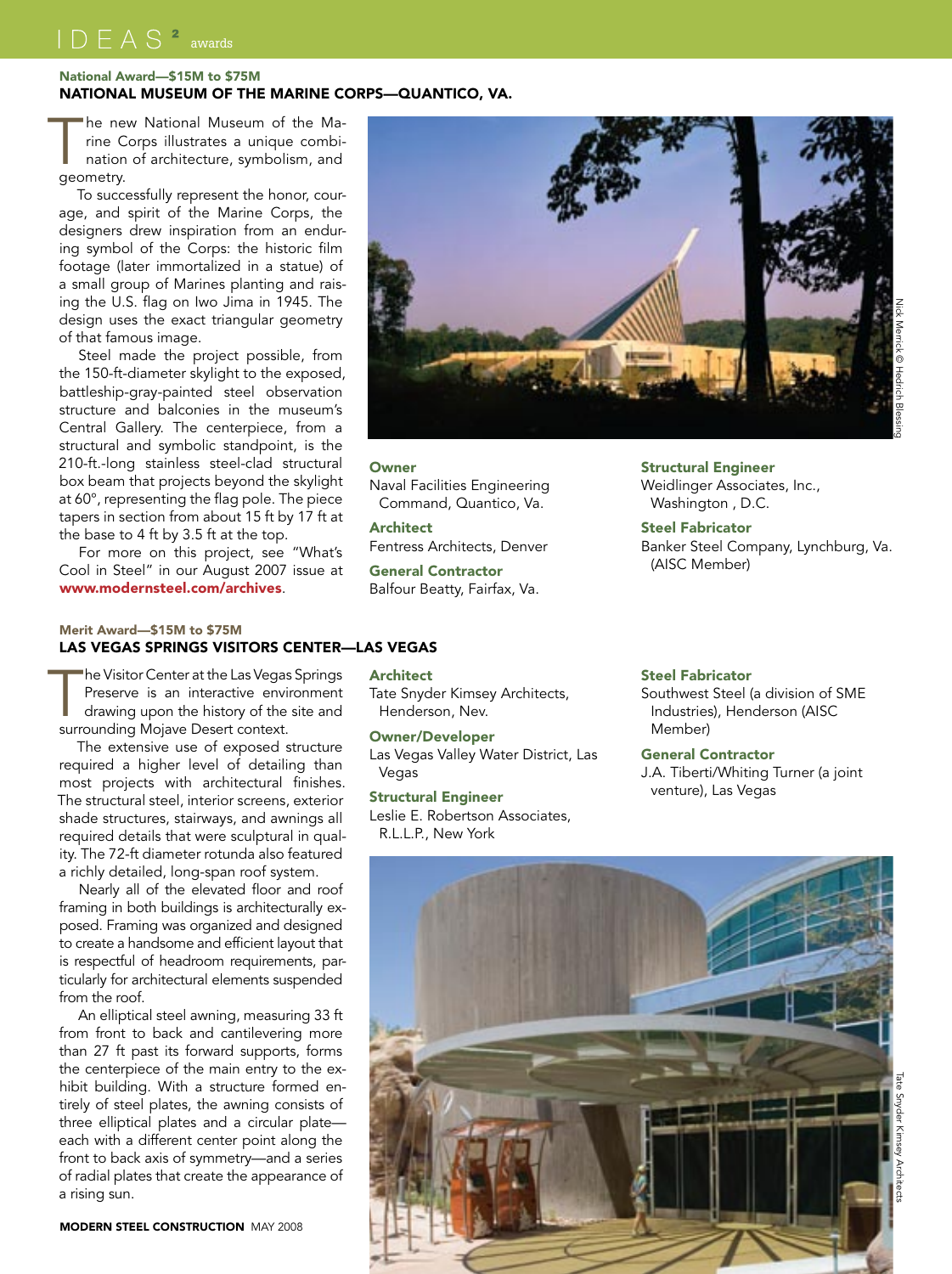Merit Award—\$15M to \$75M

## The Oratory at Ave Maria University—Ave Maria, FLA.

The Oratory at Ave Maria University is<br>
the focal element of a new town and<br>
university development on 4,000<br>
acres of former acricultural land in souththe focal element of a new town and acres of former agricultural land in southern Florida.

The Oratory's design was based on a traditional basilica form, built with modern methods and materials. The detail, structure, and finishes combine together to balance tradition and modernity. As one first sees the profile of the 120-ft-tall structure on the horizon, images and thoughts of a traditional cathedral are evoked. Moving

closer to the Oratory, the clear distinction of a contemporary structure of glass, steel, and stone is revealed in greater detail. Entering the building through the narthex, the soaring height of the nave is compressed by the choir mezzanine above and then dramatically expands upon entering the nave proper. The eye is drawn up to the light penetrating from behind the lattice of steel above, creating a sense of mystery, the owner's primary design goal.

Steel "buttresses" are expressed from the interior to the exterior, as free-



New York Focus LLC Photos: New York Focus LLC



standing exposed steel frames penetrate the outer skin, hinting at the lattice steel bents that form the basis of the overall structure. In this building, the structure *is* the architecture and is the most prominent foreground element. The latticed steel bents take structural steel and infuse it with the delicacy of gothic tracery, intertwining the members to form the great steel frames from which the building form arises. Key intersections of steel members are lighted with punched openings to the exterior, thus the steel connection becomes a diffuser of natural light bounced across the interior spaces.

The integration of engineering, architecture, and construction is raised to an art form; all systems integrate to define and enrich the space. Mechanical systems, lighting, controls, and subsequent wiring are all integrated within the steel framing system and disappear into the overall composition. A critical decision made early in the design process, and based on fabrication and erection concerns, was the use of wide-flange shapes in lieu of HSS for the main members of the upright steel bents. The geometry of these bents is comprised of a latticed grid of radiused steel members that were curved using state-of-theart computer-controlled rolling equiment.

Lateral loads are transferred to the 3-ft-thick mat foundation via a combination of flexural bending and arching action of the curved steel members. Stability analysis of the lateral framing was complicated by the members' curved geometry and unique connections, which made traditional effective-length and slenderness procedures ineffective. Lateral loads were determined by wind tunnel studies on a scale model of the building. These loads were applied to a three-dimensional finite element computer model that incorporated the Direct Analysis Model along with a P-Delta anaylsis to determine member forces and deflections.

Architect/Structural Engineer Cannon Design, Grand Island, N.Y.

## **Owner**

Ave Maria University, Ave Maria, Fla.

Steel Fabricator

Cives Steel Company, Thomasville, Ga. (AISC Member)

General Contractor Suffolk Kraf, Naples, Fla.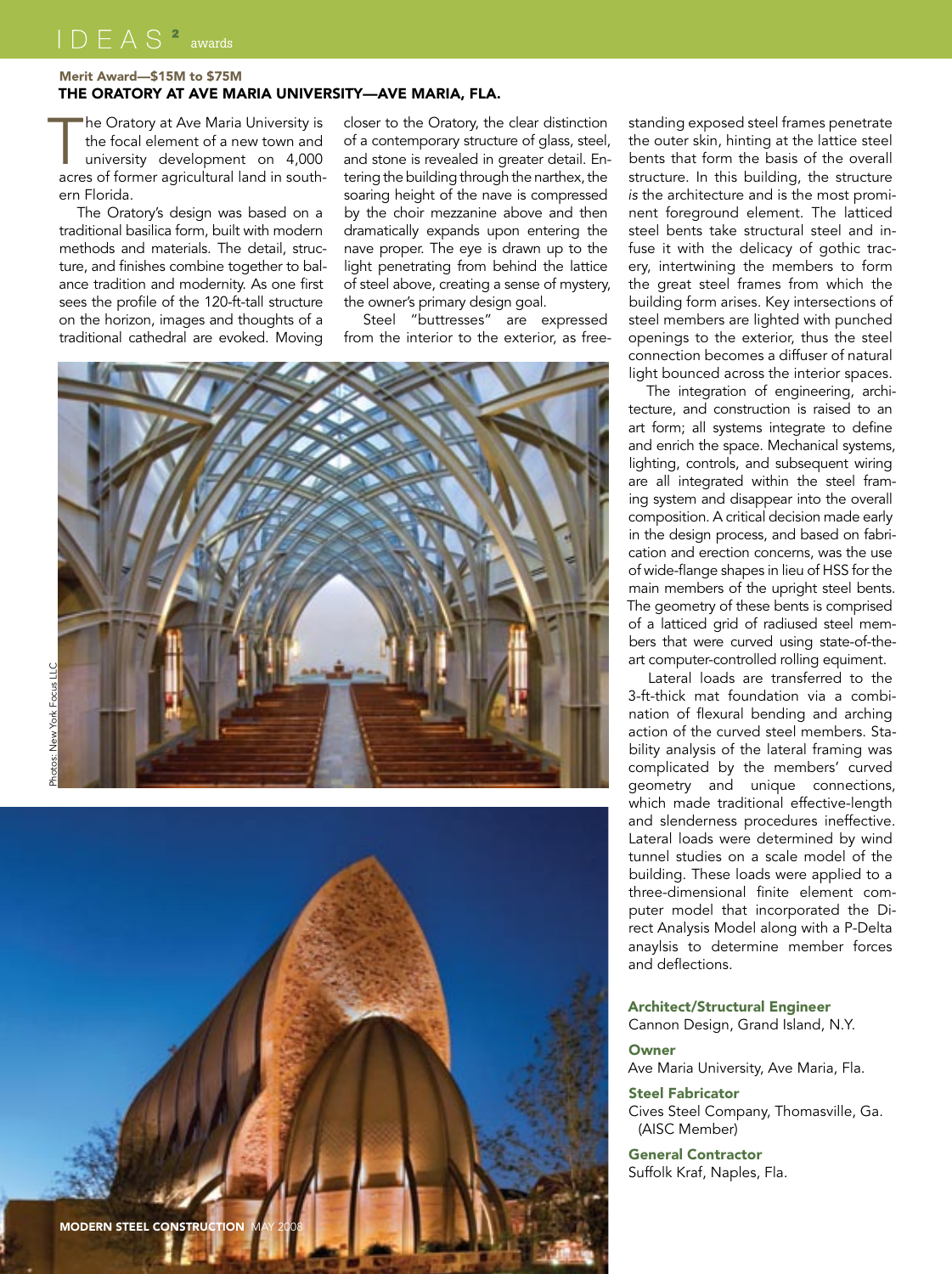## National Winner—\$75M and greater Virginia Beach Convention Center—Virginia Beach, VA.

The Virginia Beach Convention Center<br>
is well suited to its location near the<br>
Atlantic Ocean, as architectural refer-<br>
ences to ships and sailing abound is well suited to its location near the ences to ships and sailing abound.

Exposed structural steel elements are used throughout the convention center as a common and unifying theme. A wide variety of architecturally exposed steel structures support the architectural vocabulary of modern, sleek, ocean-going vessels:

- ✓ A monumental pre-function entry area housed by a glass wall and cablestayed mast trusses
- Glass roof scissor-frames in the prefunction area
- ✓ Long-span arched Pratt trusses and purlins over the exhibition hall spaces ✓ A 150-ft-tall steel-framed observation
- tower with high transparency
- ✓ Exterior exposed steel louver support frames at the entry to ballroom.

The entry glass support structure is a unique system of lens-shaped mast trusses spaced 15 ft on center and spanning vertically some 70 ft. These cable-stabilized trusses are composed of hollow pipe section masts with cruciform outrigger arms defining the doubly parabolic shape. Each truss is outfitted with an articulated pin assembly at both the top and bottom of the truss, nicely complementing the nautical theme of the center as a whole. Mast trusses are spaced along the entire length of the pre-function space, some 700 ft in length. The structural steel supports for the glass entry pre-function area gracefully provide for a light-filled, airy design aesthetic.

The long-span roof trusses over the exhibition hall space were shipped to the site in individual pieces, assembled on the floor of the hall in the lay-down position with specified cambers, and then lifted into place as an entire assembly without temporary support towers. All structural steel trusses, ceiling and roof purlins, diaphragm bracing, and roof decking are left entirely exposed in the final built condition, keeping consistent with the notions of exposed structure and inherent strength throughout the facility.

For more on this project, see "Ocean View" in our October 2007 issue at www. modernsteel.com/archives.



## **Owner**

City of Virginia Beach, Va.

- Architect/Structural Engineer Skidmore, Owings & Merrill LLP, Chicago
- Steel Fabricator Cives Steel Company, Winchester, Va. (AISC Member)

### General Contractor Turner Construction, New

York



Photos: Steinkamp Photography/James Steinkamp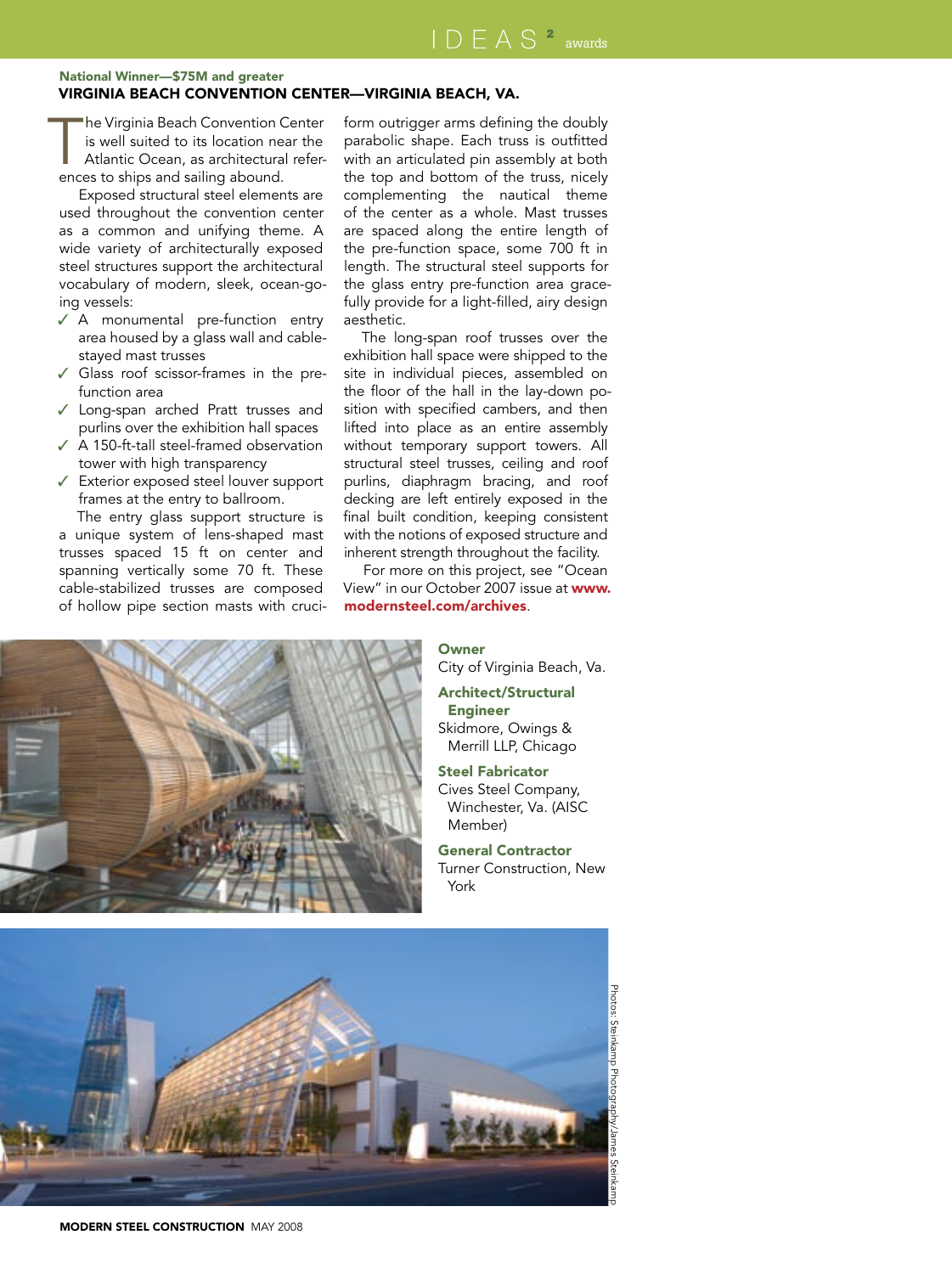## Merit Award—\$75M and greater Bronx County Hall of Justice—Bronx, N.Y.

The Bronx County Hall of Justice stands<br>
prominently on a two-block site fac-<br>
ing East 161st Street near Grand<br>
Concourse a major civic thoroughfare in prominently on a two-block site fac-Concourse, a major civic thoroughfare in the Bronx. The L-shaped building houses 47 courtrooms, seven grand jury rooms, and offices, and provides underground parking for 240 vehicles.

While natural light and views were desirable, heightened security requirements demanded protective design. The Hall of Justice balances these concerns by expressing the judicial system's openness and transparency through a translucent curtain wall that is also blastresistant.

Along 161st Street, an accordion-fold curtain wall features fritted glass in three horizontal bands of varying transparency. Structurally, the saw-tooth curtain wall is shaped primarily by aluminum mullions but is reinforced at strategic points with steel. The "V" shape gives the wall added stiffness and helps it to deflect and absorb blast forces, with laminated glass units used to reduce the likelihood of shattering. These units are attached to the frames with structural silicone to ensure that the glass is retained in the frame in the event of blast loading. Steel-frame structures are inherently more flexible than concrete, and thus able to distribute shock loading more easily, providing a further measure of safety.

A one-story-high transfer truss enables an 80-ft-wide, column-free lobby at ground level, reminiscent of vast traditional courthouse vestibules. Above, with slab-to-slab heights of 18 ft, the courtrooms are 40-ft, column-free spaces that possess a similarly commanding, yet appropriate, sense of scale. Ancillary rooms for attorney-client conferences, witnesses, jury deliberation, and judges' robing rooms flank the courtrooms on both sides; the lower ceiling height of these rooms (8 ft) permits light to pass over and filter inward, illuminating the courtrooms.

The floor slabs cantilever 20 ft on either side of the courtrooms, creating column-free perimeter circulation zones: a private zone for judges on one side and a public zone on the other. On the public side of the building, portions of the upper-story slabs cantilever 30 ft, with feature stairs suspended from the slab ends. Pairs of hollow, 10-sq.-in. steel trusses, along with 5-in. by 10-in. vertical hangers that attach to the staircases, hang beneath the cantilevers to support

the public feature stair. These architecturally expressed structural members are visible from the outside of the building. The trusses are welded together, sanded smooth, and coated with a white intumescent paint for fire protection. Leaving the trusses exposed allows additional light to enter the circulation zones through the plaza-side glazed curtain wall.

Additionally, a two-story cylindrical jury assembly building in the courtyard gives scale to the plaza and is a visceral symbol of the true seat of justice, clad in precast concrete to contrast with the rest of the building. The cylindrical, steelframed volume is structurally independent of the rest of the building.

## Architect

Rafael Viñoly Architects PC, New York

## Associate Architect

DMJM + Harris, New York

## **Owner**

Dormitory Authority of the State of New York Corporate Headquarters, Albany, N.Y.

## Structural Engineer

Ysrael A. Seinuk PC, New York

#### General Contractor

Bovis Lend Lease, New York



Paul Warchol Photography, Inc.